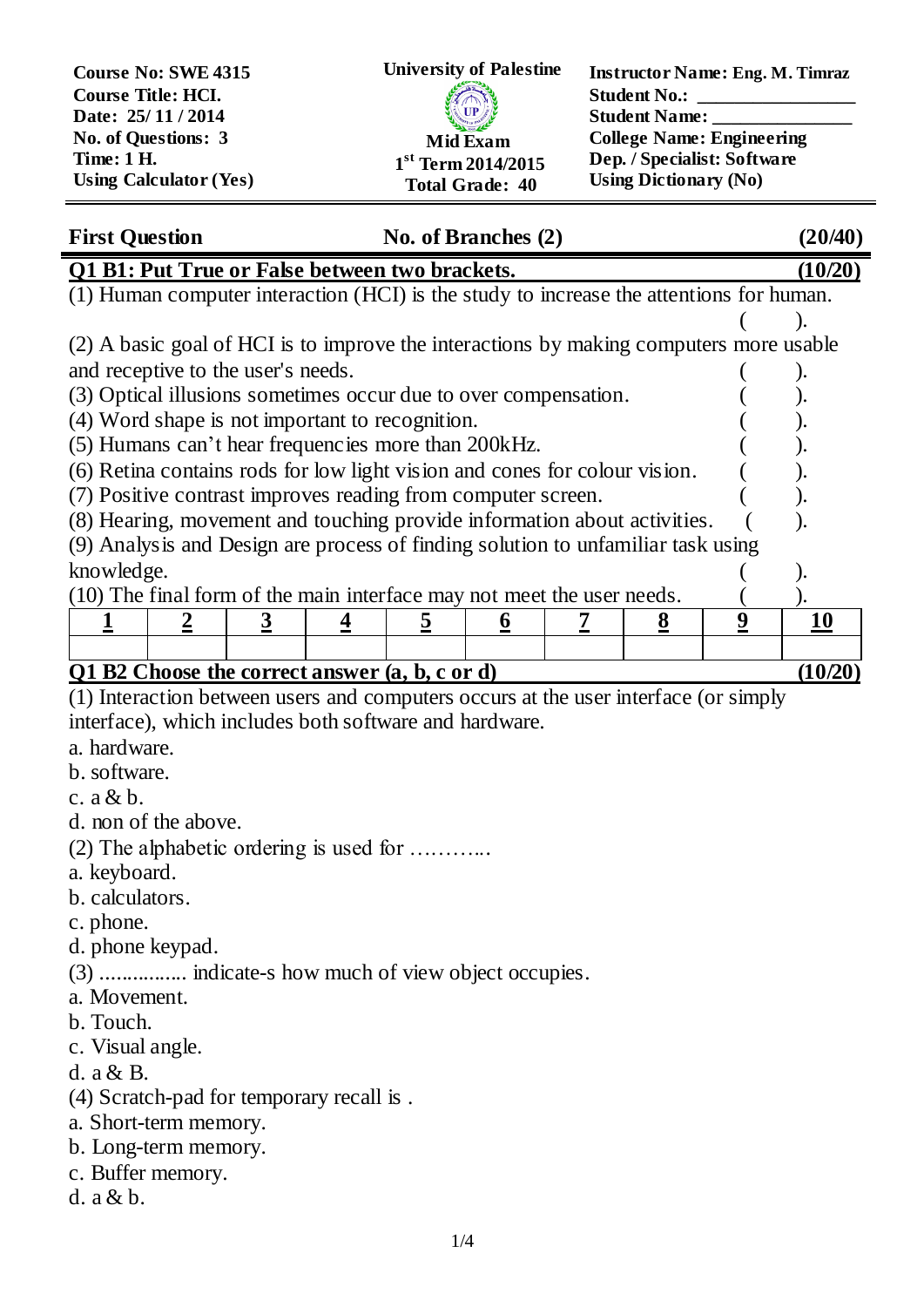**Course No: SWE 4315 Course Title: HCI. Date: 25/ 11 / 2014 No. of Questions: 3 Time: 1 H. Using Calculator (Yes)** **Instructor Name: Eng. M. Timraz Student No.: Student Name: College Name: Engineering Dep. / Specialist: Software Using Dictionary (No)**

(5) ……..right intention, but failed to do it right. a. slips. b. mistakes. c. wrong intention. d. a & c.

(6)……. number of pixels on screen (width x height)

- a. Aspect Ratio.
- b. Resolution.
- c. Brightness.
- d. Color depth.

(7) The common case for using the mouse is used as ………………….. .

- a. foot switch.
- b. hand switch.
- c. touch pad.
- d. touch screen.

(8) Optical illusion is used to used to transfer from................... .

- a. long term memory to short term memory.
- b. sensor memory to long term memory.
- c. sensor memory to short term memory.
- d. short term memory to long term memory.

(9) User intentions..........

a. translated into actions at the interface and alterations of system state.

- b. reflected in the output display.
- c. interpreted by the user
- d. all of the above.

(10) To increase the interaction human and computer you should increase...........

- a. interface size.
- b. intention.
- c. brightness
- d. none of the above.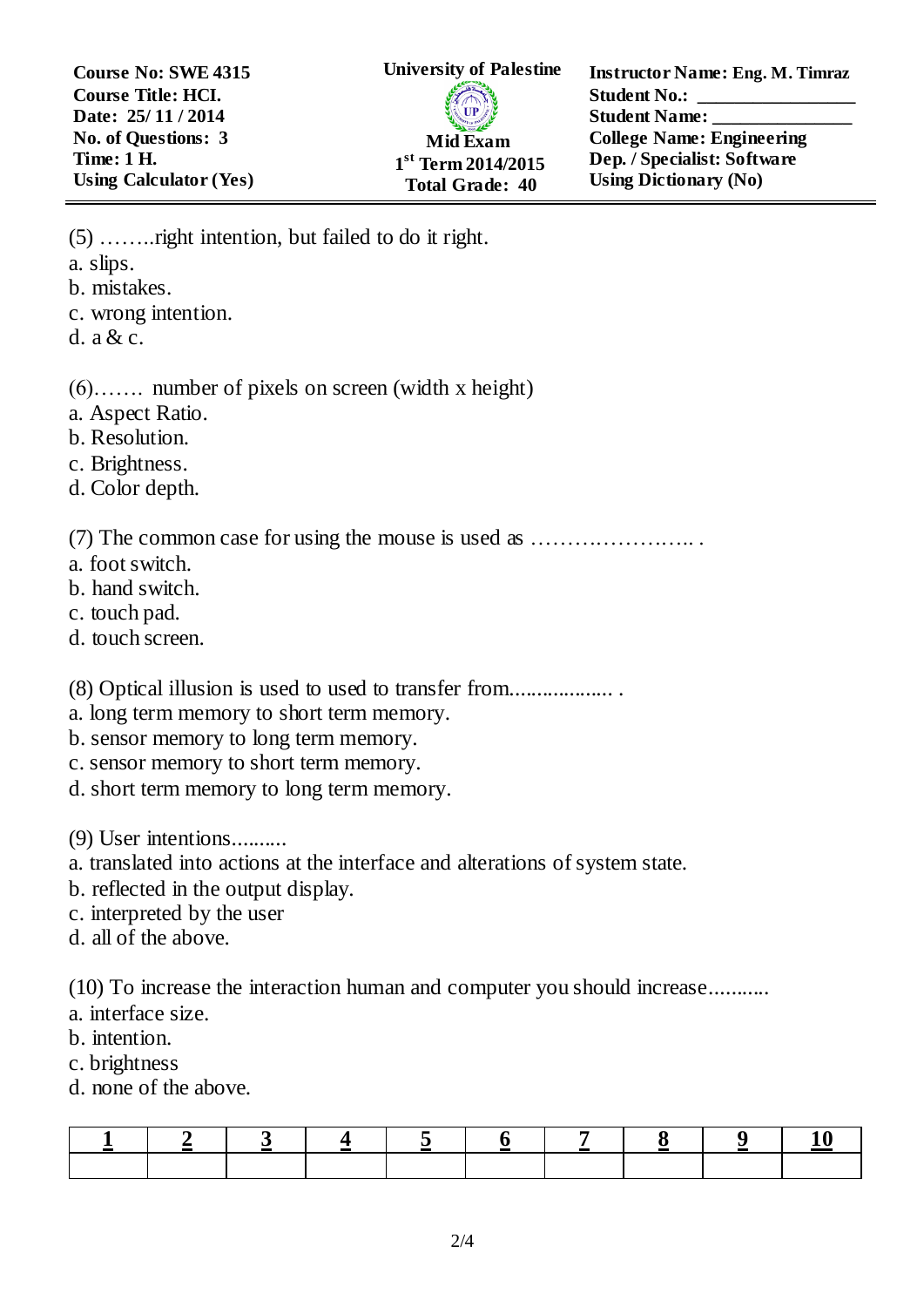| <b>Course No: SWE 4315</b><br><b>Course Title: HCI.</b> | <b>University of Palestine</b> | <b>Instructor Name: Eng. M. Timraz</b><br><b>Student No.:</b> |
|---------------------------------------------------------|--------------------------------|---------------------------------------------------------------|
| Date: 25/11/2014                                        | <b>SAMILY AND READY</b>        | <b>Student Name:</b>                                          |
| No. of Questions: 3                                     | <b>Mid Exam</b>                | <b>College Name: Engineering</b>                              |
| <b>Time: 1 H.</b>                                       | $1st$ Term 2014/2015           | Dep. / Specialist: Software                                   |
| <b>Using Calculator (Yes)</b>                           | <b>Total Grade: 40</b>         | <b>Using Dictionary (No)</b>                                  |

| <b>Second Question</b> | No. of Branches $(3)$                                                                              | (15/40) |
|------------------------|----------------------------------------------------------------------------------------------------|---------|
|                        | <b>Q2 B1:</b> State the basic stages in vision, then write the sequence steps in one stage. (5/15) |         |

## **Q2 B2**: **(6/15)**

You have an application to communicate and manage with taxi drivers. Choose a name for this program? With the stated reason?

Choose a logo for this program and try to draw it?

Determine the most dominant colors in the main GUI of the program with the stated reason?